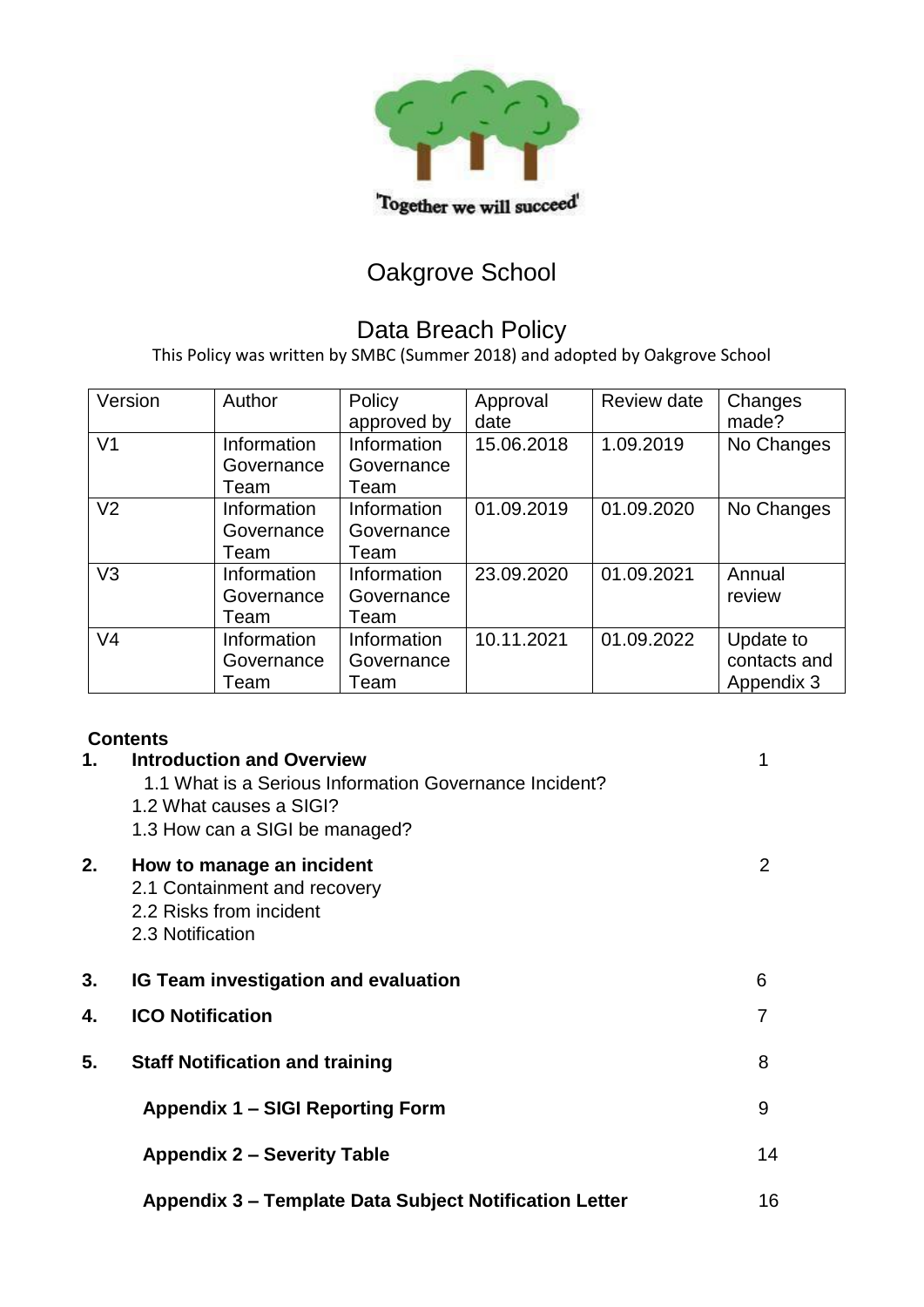### **1. Introduction and overview**

### **1.1 What is a Serious Information Governance Incident?**

A Serious Information Governance Incident ('SIGI') occurs where there is:

- an actual or potential loss of information or
- an unauthorised disclosure of information,

and where the incident could affect an individual's privacy, lead to identity fraud or have some other significant impact on individuals or the School.

These incidents could occur by a range of means including the information being lost, stolen, accessed, disclosed or altered without appropriate authority. It should be noted that this is not an exhaustive list.

A SIGI involving personal information is likely to constitute a breach of the UK General Data Protection Regulation ('GDPR') and the Data Protection Act 2018 ('DPA'). Further guidance on what constitutes a personal breach under GDPR can be found on the [ICO website.](https://ico.org.uk/for-organisations/guide-to-data-protection/guide-to-the-general-data-protection-regulation-gdpr/personal-data-breaches/)

#### **1.2 What causes a SIGI?**

The Information Commissioner's Office (ICO) states that a SIGI/data security breach can happen for a number of reasons including:

- Loss or theft of data or equipment on which data is stored;
- Inappropriate access controls allowing unauthorised use;
- Equipment failure;
- Human error;
- Unforeseen circumstances such as fire or flood;
- Hacking attack; or
- 'Blagging' offences where information is obtained by deceiving the organisation that holds it.

Other reasons for a breach occurring could include:

- Poor disposal of confidential waste;
- Unauthorised disclosure of confidential information to a third party (in any format including verbal);
- Finding confidential information/records in a public area; or
- Sharing of computer ID's and passwords.
- Not updating records when we are notified of a change

### **1.3 How can a SIGI be managed?**

When an incident occurs, there are four important elements to the incident management plan:

• Containment and recovery;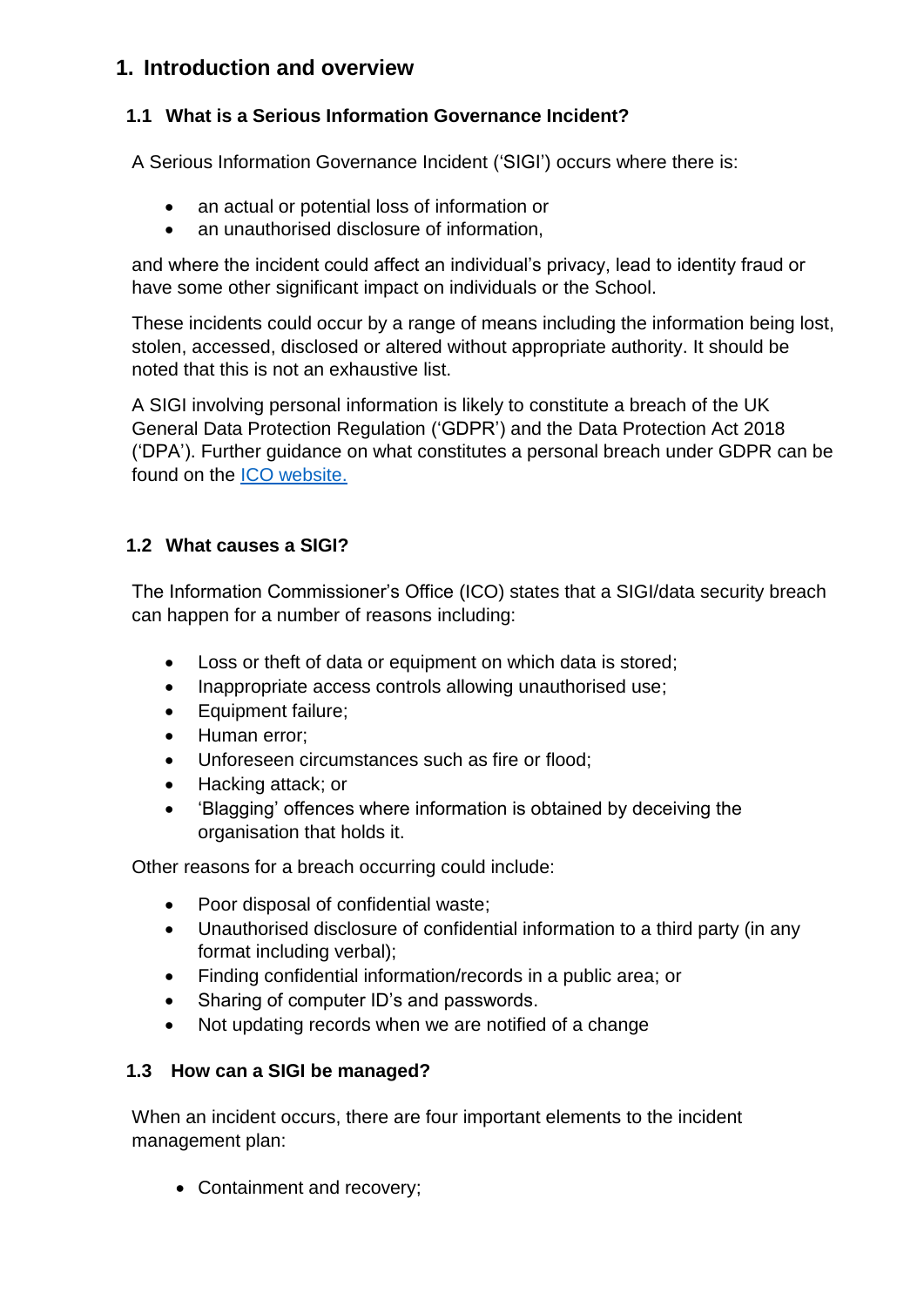- Assessment of on-going risk;
- Notification; and
- Evaluation and response

The GDPR and DPA places a duty on all organisations in the UK to report certain types of data breach to the Information Commissioner's Office ('the ICO'). In some cases, organisations will also have to report certain types of data breach to the individuals affected.

A notifiable breach has to be reported to the ICO within 72 hours of the School becoming aware of it. It is, therefore, important that staff recognise when an incident has occurred and report it appropriately so that immediate action can be taken to contain it.

All incidents must be reported to the Information Governance Team within 24 hours.

### **2. How to manage an incident**

#### **2.1 Containment and recovery**

The person discovering a Serious Information Governance Incident should take the following steps immediately:

- Report it to the Business Manager or Headteacher;
- Report it to the Information Governance Team, via [IGSchoolSupport@stockport.gov.uk](mailto:IGSchoolSupport@stockport.gov.uk) or by telephone on 0161 474 4299, who will log the incident and advise on the next steps/any immediate action required to contain the incident;
- Take advice from your HR provider or advise that the Line Manager takes advice from HR regarding any immediate action which may need to be taken regarding employees; and
- Contact your IT provider if any IT equipment is involved in the incident.

At this point an Investigating Officer (usually the Business Manager or Headteacher) must start a full investigation without delay. The Serious Information Governance Incident Reporting Form ('Appendix 1') should be completed and sent to the Information Governance Team within 24 hours.

The Investigating Officer should ensure that they obtain all the pertinent facts regarding the incident, take possession of any documentation and record any key facts/decisions from this point forward. As a minimum this should include:

- Date and time of the incident;
- Who was involved;
- Exactly what information has been disclosed;
- How the breach occurred;
- Whether the data has been recovered;
- Whether the data subjects involved have been informed;
- What immediate corrective action has been taken; and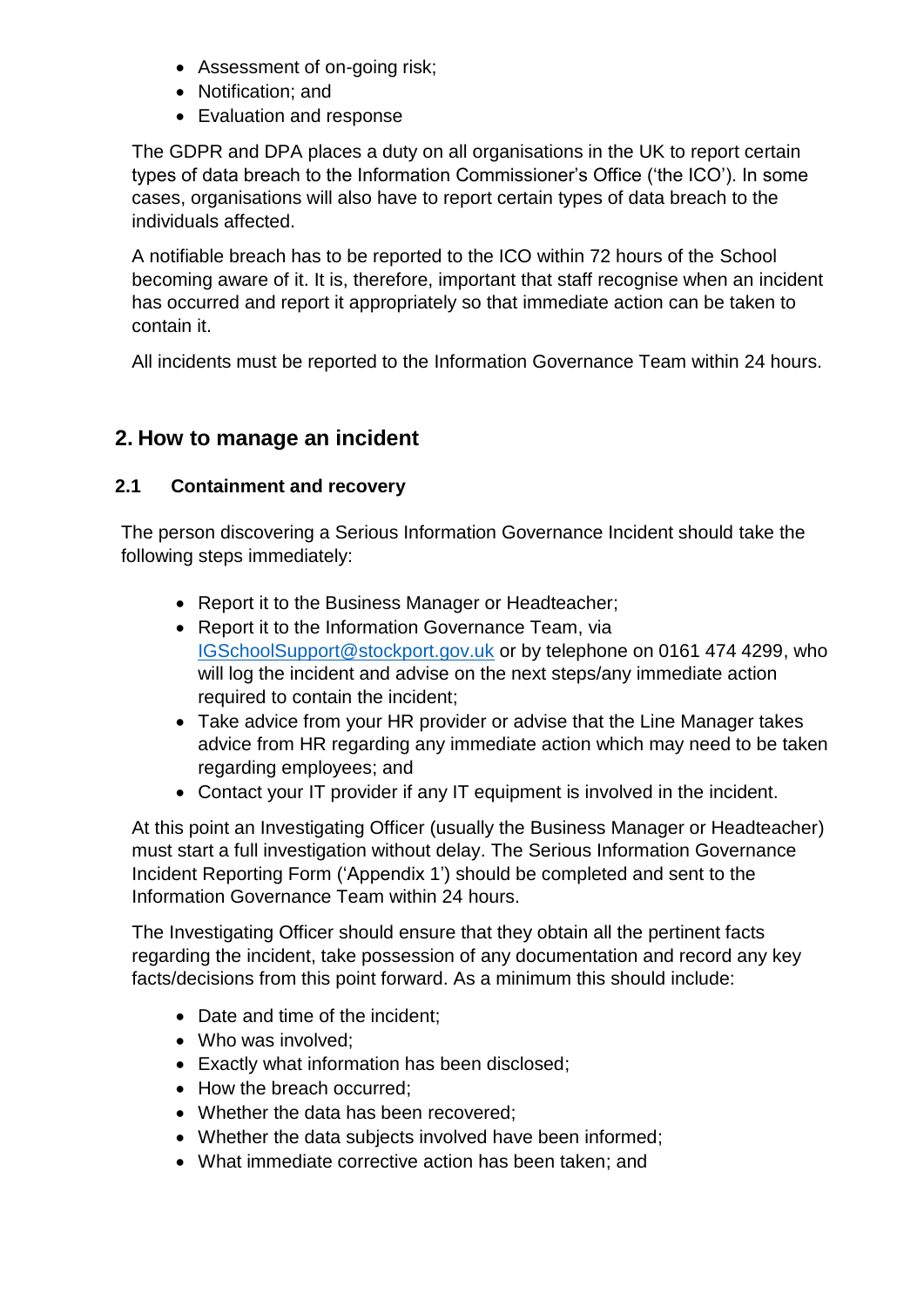• Further actions planned: who is responsible for ensuring they are carried out and when will they be completed.

#### **2.2 Assessing Risk**

The Investigating Officer must accurately define any risk caused by the breach and this will need to be assessed to maximise the Schools ability to control and mitigate the risk. The Severity Table in Appendix 2 gives broad guidelines on assessing the severity of incidents and this can be used by the Investigating Officer to assist with the completion of the RAG rating matrix within the SIGI Reporting Form.

The investigation also needs to consider what impact the incident could have on individuals by considering:

- Is it special category data, [defined under the UK GDPR](https://ico.org.uk/for-organisations/guide-to-data-protection/guide-to-the-general-data-protection-regulation-gdpr/lawful-basis-for-processing/special-category-data/#scd1) as;
	- personal data revealing **racial or ethnic origin**;
	- personal data revealing **political opinions**;
	- personal data revealing **religious or philosophical beliefs**;
	- personal data revealing **trade union membership**;
	- **genetic data**;
	- **biometric data** (where used for identification purposes);
	- data concerning **health**;
	- data concerning a person's **sex life**; and
	- data concerning a person's **sexual orientation**.
- Is it generally perceived as sensitive data because of what might happen if it is misused e.g. bank account details, criminal data?
- Are there any protections in place such as encrypted laptop, USB sticks, secure emails etc.?
- How many people are affected by the incident?
- Whose data is involved? E.g. Parents, pupils, staff or suppliers?
- How serious might the effect of the incident be on those people? Factors to consider include:
	- physical risk;
	- **·** financial risk;
	- **■** identity fraud risk:
	- damage to personal reputation:
	- negative impact on their privacy;
	- damage to organisational reputation;
	- disclosure of sensitive personal information.
- What is the likelihood of the identified risk occurring? E.g. if IT equipment is stolen, would someone need very specialist equipment and knowledge to access the information?
- What are the possible consequences for the Schools reputation?
- Could there be a risk to public health?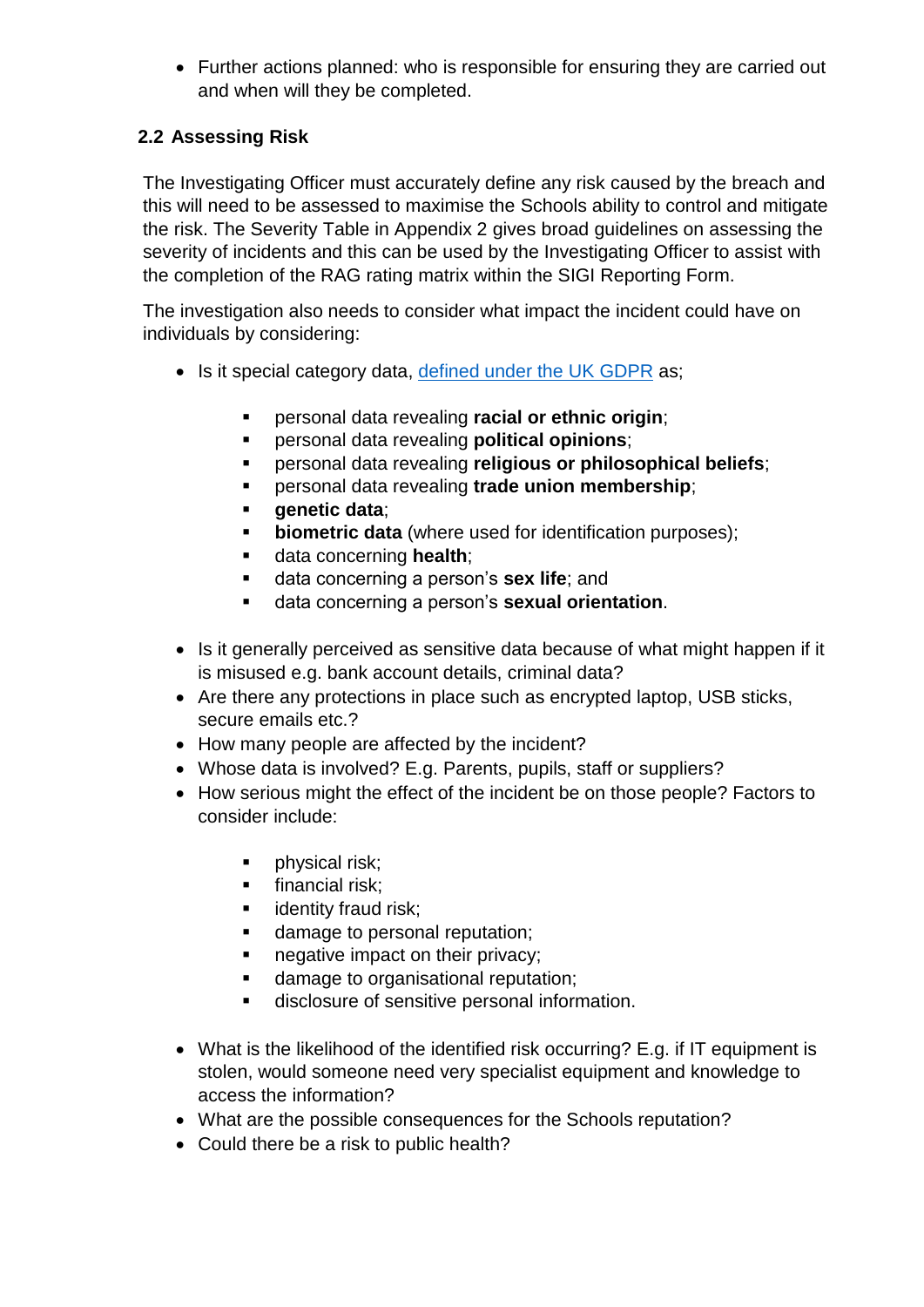### **2.3 Notification**

UK Data Protection law mandates that all organisations in the UK must report certain types of data breaches to the ICO. Where a breach is likely to result in a high risk to the rights and freedoms of individuals, you must also notify those concerned directly without undue delay. Depending on the incident there may be other legal, contractual or sector-specific requirements to notify various parties. Notifications may assist in security improvements and implementation, as well as risk mitigation.

An immediate assessment must be made as to whether the data subject (i.e. the individual(s) whose data was involved in the incident) should be notified. This should consider:

- Is the breach likely to result in a high risk to the rights and freedoms of the data subject? Examples of high risk processing can include:
	- Systematic and extensive automated profiling
	- Large-scale processing of special categories of data;
	- Large-scale, systematic monitoring of a publicly accessible area
	- Other activities that are 'likely to result in a high risk for the rights and freedoms of individuals'
- How notification can help the individual?
- Whether notification would result in undue stress, outweighing the benefit of notifying them?
- Are the individuals who would be notified capable of understanding the notification? For example, does the person have the capacity to understand? If not, you may need to notify a third party with the legal right to make decisions on their behalf (e.g. a Power of Attorney). Consideration will also need to be given as to who needs to be notified when the individual concerned is a child.
- Are the numbers involved so large that notification would involve disproportionate effort? In order to establish if notification would involve disproportionate effort you would need to take into account the difficulties which would occur in the process of notifying against the potential benefit that the notification might bring to the individual.
- As a general rule, it is recommended that the data subject is advised unless you can clearly justify why it is not the data subject's interest. A template letter is provided at Appendix 3. As a minimum any communication to an affected data subject should contain:
	- the name and contact details of the Schools DPO;
	- describe the likely consequences of the personal data breach;
	- describe the measures taken or proposed to be taken to address the personal data breach, including, where appropriate, measures to mitigate its possible adverse effects.

Data Subjects will not need to be notified in the following circumstances: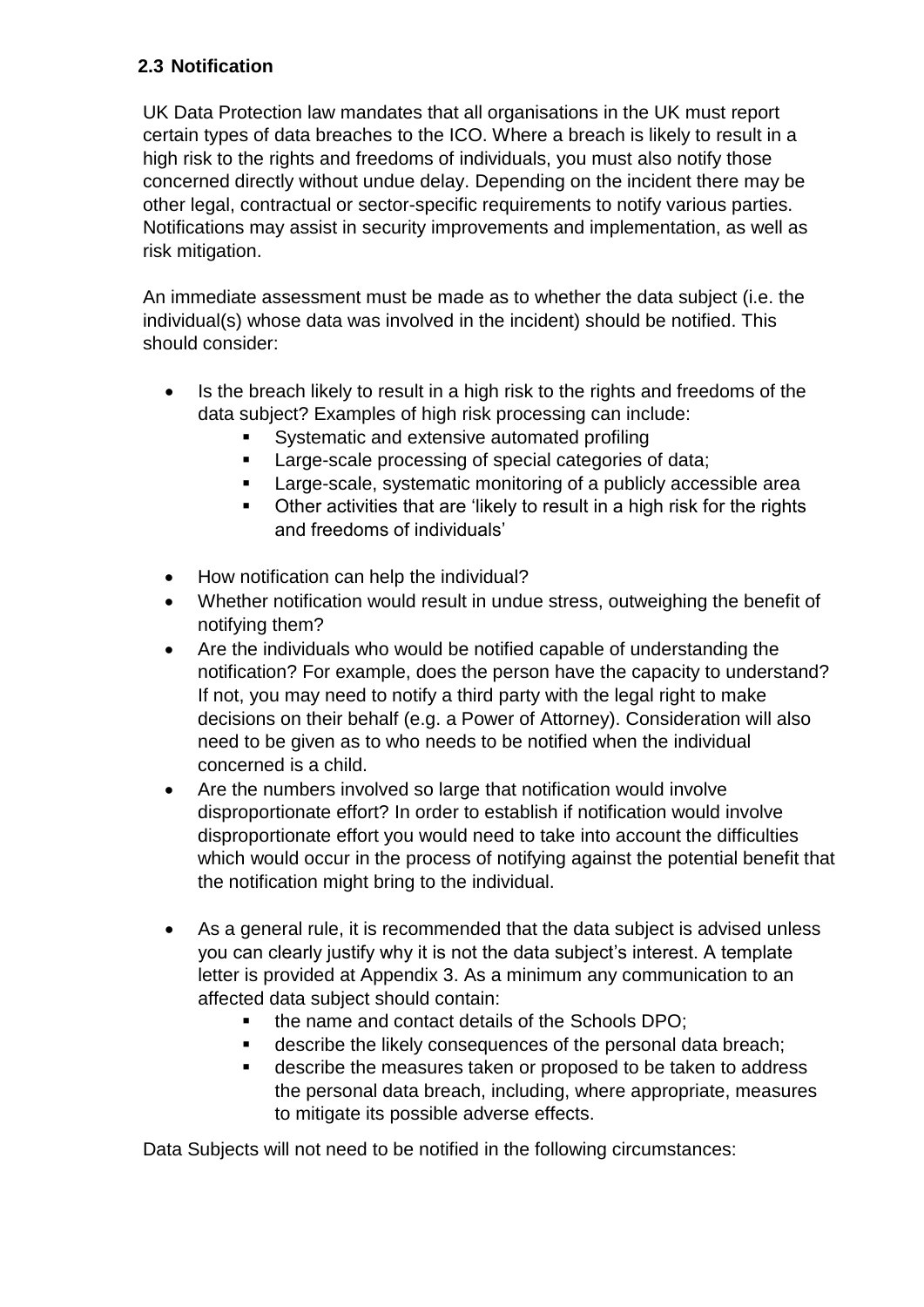- Where the School has implemented appropriate technical and organisational protection measures (in particular those that render the personal data unintelligible to people not authorised to access it) and that those measures were applied to the personal data affected by the personal data breach. An example of this would be that the data was encrypted.
- Where the School has taken subsequent measures which ensure that the high risk to the rights and freedoms of the data subject is no longer likely to materialise.
- Where notification would require disproportionate effort. In such circumstances there would still be an expectation for there to be a public communication or similar measure to notify data subjects

If the Investigating Officer is concerned that an employee may be involved in fraudulent activity, the Schools Senior Leadership and Data Protection Officer should be contacted for advice.

### **3. Information Governance Team investigation and evaluation**

Upon receipt of the completed SIGI Reporting Form, the Information Governance Team will assess the incident and the investigation to date and advise on and coordinate any further actions required.

The role of the IG Team investigator is to:

- review the circumstances of the incident and the action taken so far.
- evaluate the circumstances in which the incident took place
- consider whether or not any further action needs to be taken to avoid further breaches or similar incidents occurring.
- identify any corporate issues arising from the breach
- agree an action plan, responsible officers and relevant timescales for implementation of follow-up of the incident.

The IG Team investigator will also review whether or not any risk of the breach occurring had been identified prior to the incident and whether or not it was avoidable. If so:

- did the incident occur despite existing measures being in place?
- were current policies and procedures followed? If not, why not?
- in what way did the current measures prove inadequate?
- had staff received appropriate training and communication in relation to information governance?
- if current procedures and policies were inadequate, how can they be improved e.g. by revision and rewriting, training etc.?

If not:

- how likely is the incident to recur?
- could changes to current policies and procedures have prevented or lessened the impact of the incident?
- should current policies and procedures be rewritten?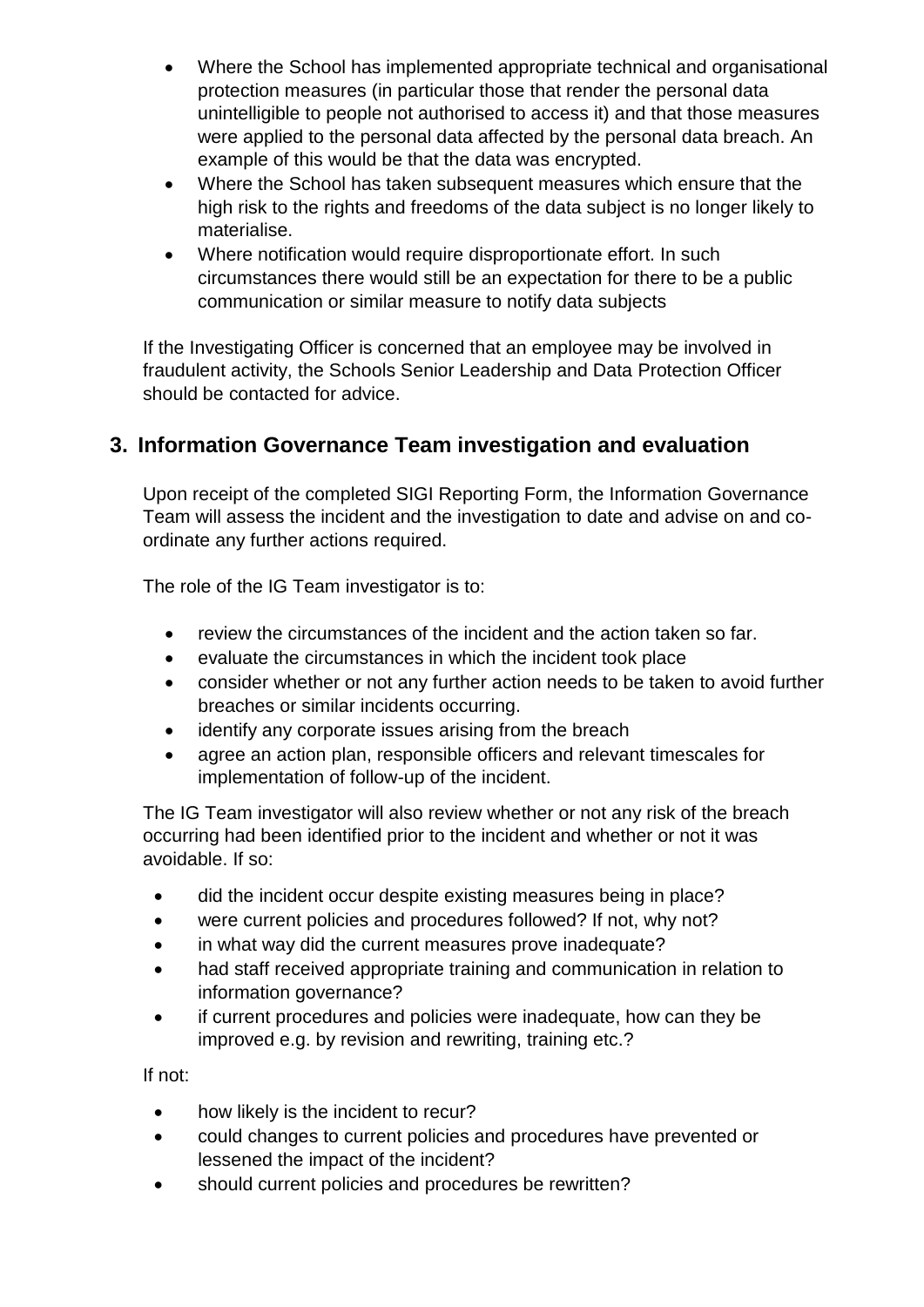Consideration also needs to be given to whether or not the incident involved deliberate or reckless behaviour by an employee:

- For a deliberate act, disciplinary measures or prosecution should be considered, taking advice from Legal and HR.
- For reckless behaviour, disciplinary measures and retraining, as appropriate should be considered, taking advice from HR.

The IG Team investigation will also consider if the employee concerned in the incident was aware of current policies and procedures.

- If yes, did they comply?
- If not, why not?
- Carry out checks with IT relating to policies and procedures read and accepted via NetConsent.

Finally, the Information Governance team will conduct a further risk assessment on the incident (Section 2 of the Serious Information Governance Incident Reporting Form in Appendix 1). Where the RAG status is amber or red as a result of this assessment, the incident will be referred to the DPO. There may also be instances in which the Information Governance team refer incidents with a green RAG status to the DPO e.g. if an incident gives an indication of wider corporate issues.

## **4. ICO Notification**

ICO Notification will be determined by the Data Protection Officer. Where the ICO is to be notified, the ICO breach reporting form will be completed by a member of the Information Governance Services Team alongside the appropriate investigating officer.

The notification to the ICO should include as much information pertinent to the incident as is known at the time the incident is notified. Further details can be added to the notification as they become known and as the internal SIGI process develops.

The ICO will respond to the breach notification and may conduct further investigations. The findings of the ICO investigation may require further changes to policies or procedures, or impose sanctions. Any interactions with the ICO regarding School breaches should be brought to the attention of the IG team and the investigating officer.

## **5. Staff Notification and Training**

Where policy or procedure changes are introduced, all relevant staff should be informed of the changes and required to record their acknowledgement of reading and understanding the changes.

There may also be a requirement to repeat, extend or revise training. All involved staff should be required to undertake any new or repeated training resulting from the incident.

## **6. Monitoring**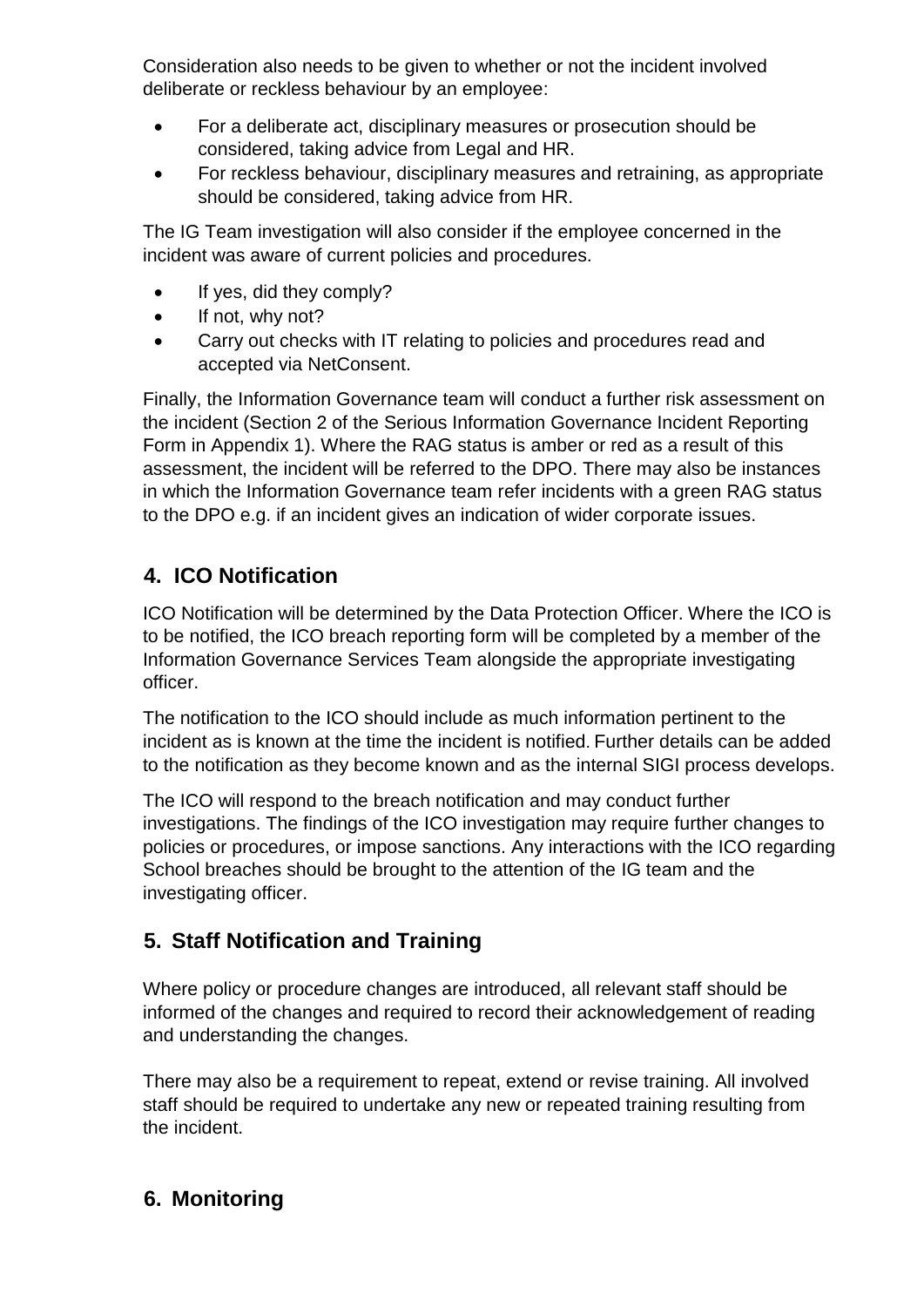The IG Team will monitor the implementation and progress of action plans for all incidents on a regular basis to ensure that follow-up action is taken to avoid repeat incidents occurring.

If further information is required relating to this policy please speak to your Line Manager in the first instance or to the Information Governance Team.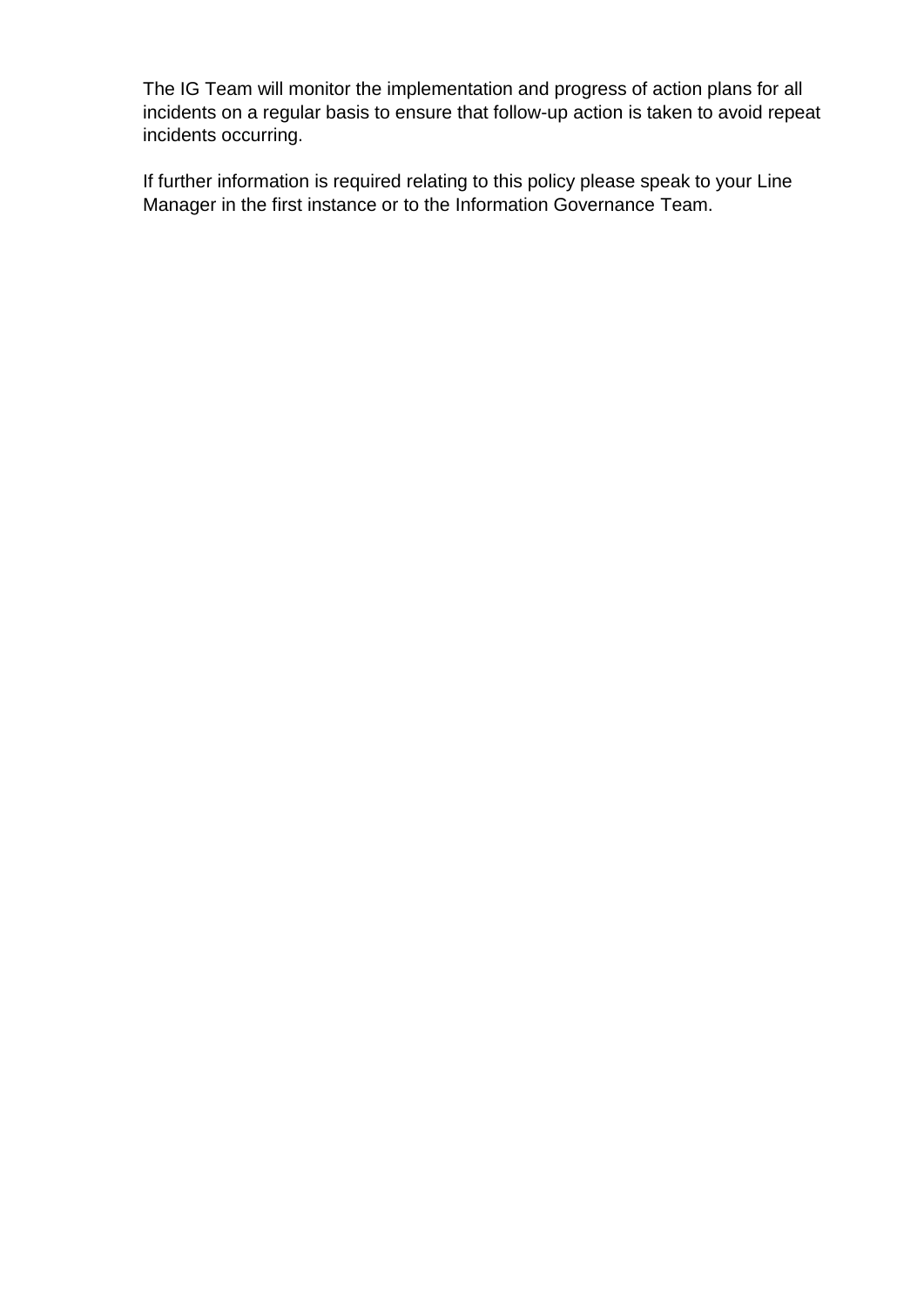## **Appendix 1 SIGI REPORTING FORM**

## **Serious Information Governance Incident (SIGI) Reporting Form**

## **Stage 1 – To be completed by the Investigating Manager**

| <b>Serious Information Governance Incident Reporting Form</b> |  |  |  |
|---------------------------------------------------------------|--|--|--|
| <b>School name</b>                                            |  |  |  |
| Date of incident                                              |  |  |  |
| <b>Investigating Officer</b>                                  |  |  |  |
| <b>Information Asset Owner</b>                                |  |  |  |

### *Do not provide the personal details of those involved in the breach or those affected by the breach. Eg. Use 'service user', instead of the name of the subject.*

| What has happened – describe the incident in as much detail as possible with NO      |   |                                    |    |
|--------------------------------------------------------------------------------------|---|------------------------------------|----|
| Acronyms.                                                                            |   |                                    |    |
| Tell us as much as you can about what happened, what went wrong and how it happened. |   |                                    |    |
| Indicate who was involved without using people's names e.g. pupil, teacher etc.      |   |                                    |    |
|                                                                                      |   |                                    |    |
|                                                                                      |   |                                    |    |
|                                                                                      |   |                                    |    |
|                                                                                      |   |                                    |    |
|                                                                                      |   |                                    |    |
|                                                                                      |   |                                    |    |
| How did you find out about the breach?                                               |   |                                    |    |
|                                                                                      |   |                                    |    |
|                                                                                      |   |                                    |    |
|                                                                                      |   |                                    |    |
|                                                                                      |   |                                    |    |
|                                                                                      |   |                                    |    |
| When did you discover the breach?                                                    |   |                                    |    |
|                                                                                      |   |                                    |    |
| Date:                                                                                |   |                                    |    |
| Time:                                                                                |   |                                    |    |
| When did the breach happen?                                                          |   |                                    |    |
| Date:                                                                                |   |                                    |    |
| Time:                                                                                |   |                                    |    |
| Categories of personal data in the breach                                            | Y | (Indicate all that apply)          | Y. |
| Basic personal identifiers e.g. Name,                                                |   | Identification data e.g. username  |    |
| contact                                                                              |   |                                    |    |
| Finance e.g. Credit card, bank details                                               |   | Official docs e.g. Driving licence |    |
| Location data                                                                        |   | Criminal convictions, offenses     |    |
| Data revealing racial or ethnic origin                                               |   | Religious or philosophical beliefs |    |
| Political opinion                                                                    |   | <b>Trade Union Membership</b>      |    |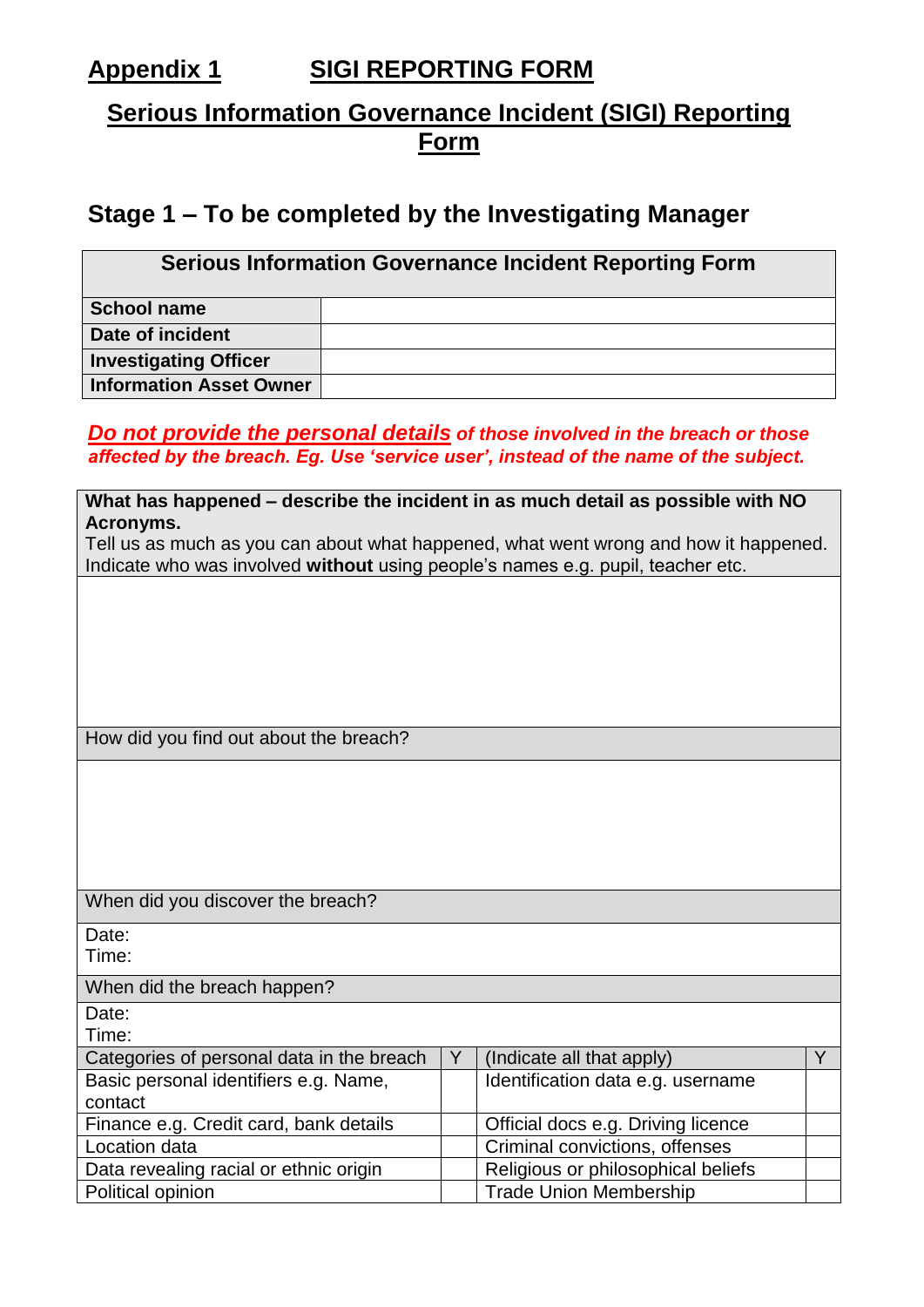| Sex life data                              | Gender reassignment data  |
|--------------------------------------------|---------------------------|
| Health data                                | Genetic or biometric data |
| l Not known                                | Other – specify           |
| Number of personal data records concerned? |                           |

| Categories of data subject affected? | (Indicate all that apply) |  |
|--------------------------------------|---------------------------|--|
| Pupils                               | <b>Parents/Guardians</b>  |  |
| Governors                            | Employees                 |  |
| Not known                            | Other $-$ specify         |  |

What are the potential consequences? Please describe the possible impact on the data subject, as a result of the breach. Please state if there has been any actual harm to the data subject(s).

### Risk Analysis Grading

|        | Catastrophic | 5               | 5                                     | 10                   |                  | 15 20 25<br><b>Reportable to the ICO</b>         |                 |
|--------|--------------|-----------------|---------------------------------------|----------------------|------------------|--------------------------------------------------|-----------------|
|        | Serious      | 4               | $\overline{4}$<br><b>No</b><br>Impact | 8<br>An<br>impact    |                  | <b>DHSC Notified</b><br>$12 \t 16 \t 20$         |                 |
| Impact | Adverse      | 3               | has<br>occurred<br>3                  | is.<br>unlikely<br>6 | 9                | $\sim$ 12 $\sim$<br><b>Reportable to the ICO</b> | 15              |
|        | Minor        | $\overline{2}$  | $\overline{2}$                        | $\overline{4}$       | 6                | $8^{\circ}$                                      | 10 <sup>°</sup> |
|        | No Impact    | $\mathbf{1}$    | $\mathbf{1}$                          | $\overline{2}$       |                  | No Impact has bccurred 5                         |                 |
|        |              |                 | $\mathbf{1}$                          | $\overline{2}$       | 3                | $\overline{\mathbf{A}}$                          | 5               |
|        |              | Not<br>Occurred | Not<br>Likely                         | Likely               | Highly<br>Likely | Occurred                                         |                 |
|        |              |                 | Likelihood harm has occurred          |                      |                  |                                                  |                 |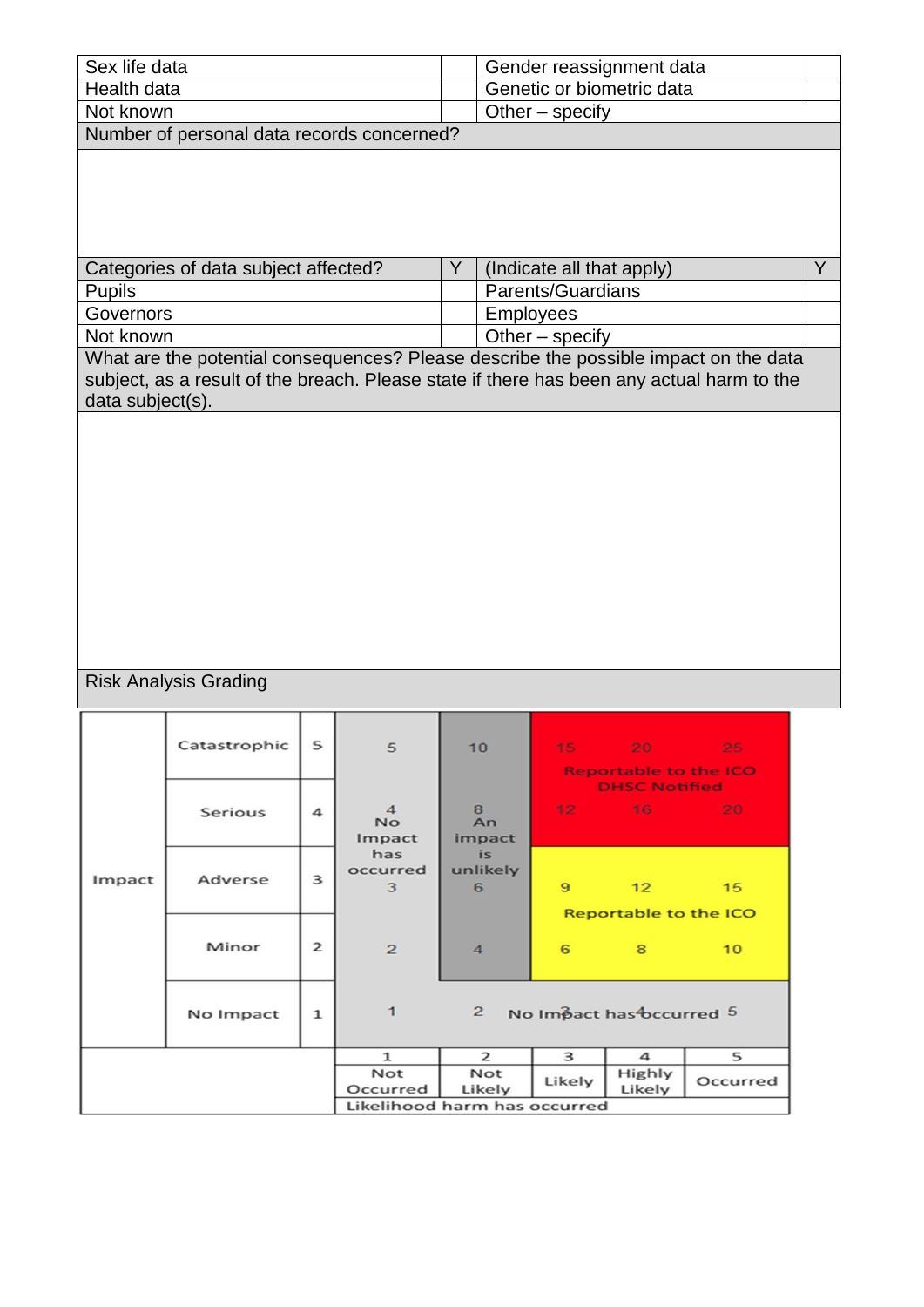## Key:

### Likelihood

| <b>Number</b> | Likelihood                                                                                                | <b>Description</b>                                                                                                                       |
|---------------|-----------------------------------------------------------------------------------------------------------|------------------------------------------------------------------------------------------------------------------------------------------|
| 1.            | Not occurred                                                                                              | There is absolute certainty that<br>there can be no adverse effect.<br>This may involve a reputable audit<br>trial or forensic evidence. |
| 2.            | Not likely or any<br>incident involving<br>vulnerable<br>groups even if no<br>adverse effect<br>occurred. | In cases where there is no<br>evidence that can prove that no<br>adverse effect has occurred this<br>must be selected.                   |
| 3.            | Likely                                                                                                    | It is likely that there will be an<br>occurrence of an adverse effect<br>arising from the breach.                                        |
| 4.            | Highly likely                                                                                             | There is almost certainty that at<br>some point in the future an adverse<br>effect will happen.                                          |
| 5.            | Occurred                                                                                                  | There is a reported occurrence of<br>an adverse effect arising from the<br>breach.                                                       |

## Impact

| Number. | Effect                                                                                                                                         | Description                                                                                                                                                                                                                          |
|---------|------------------------------------------------------------------------------------------------------------------------------------------------|--------------------------------------------------------------------------------------------------------------------------------------------------------------------------------------------------------------------------------------|
| 1.      | No impact                                                                                                                                      | There is absolute certainty that<br>no adverse effect can arise from<br>the breach $-$ no impact                                                                                                                                     |
| 2.      | Minor - Potentially<br>some minor adverse<br>effect or any incident<br>involving vulnerable<br>groups even if no<br>adverse effect<br>occurred | A minor adverse effect must be<br>selected where there is no<br>absolute certainty.                                                                                                                                                  |
| 3.      | <b>Adverse - Potentially</b><br>some adverse effect                                                                                            | An adverse effect may be<br>release of confidential<br>information to into the public<br>domain leading to<br>embarrassment or it prevents<br>someone from doing their job.                                                          |
| 4.      | Serious - Potentially<br>pain and<br>suffering/financial loss                                                                                  | There has been reported<br>suffering and decline in health<br>arising form the breach or there<br>has been some financial<br>detriment occurred. Loss of bank<br>details leading to loss of funds.<br>There is a loss of employment. |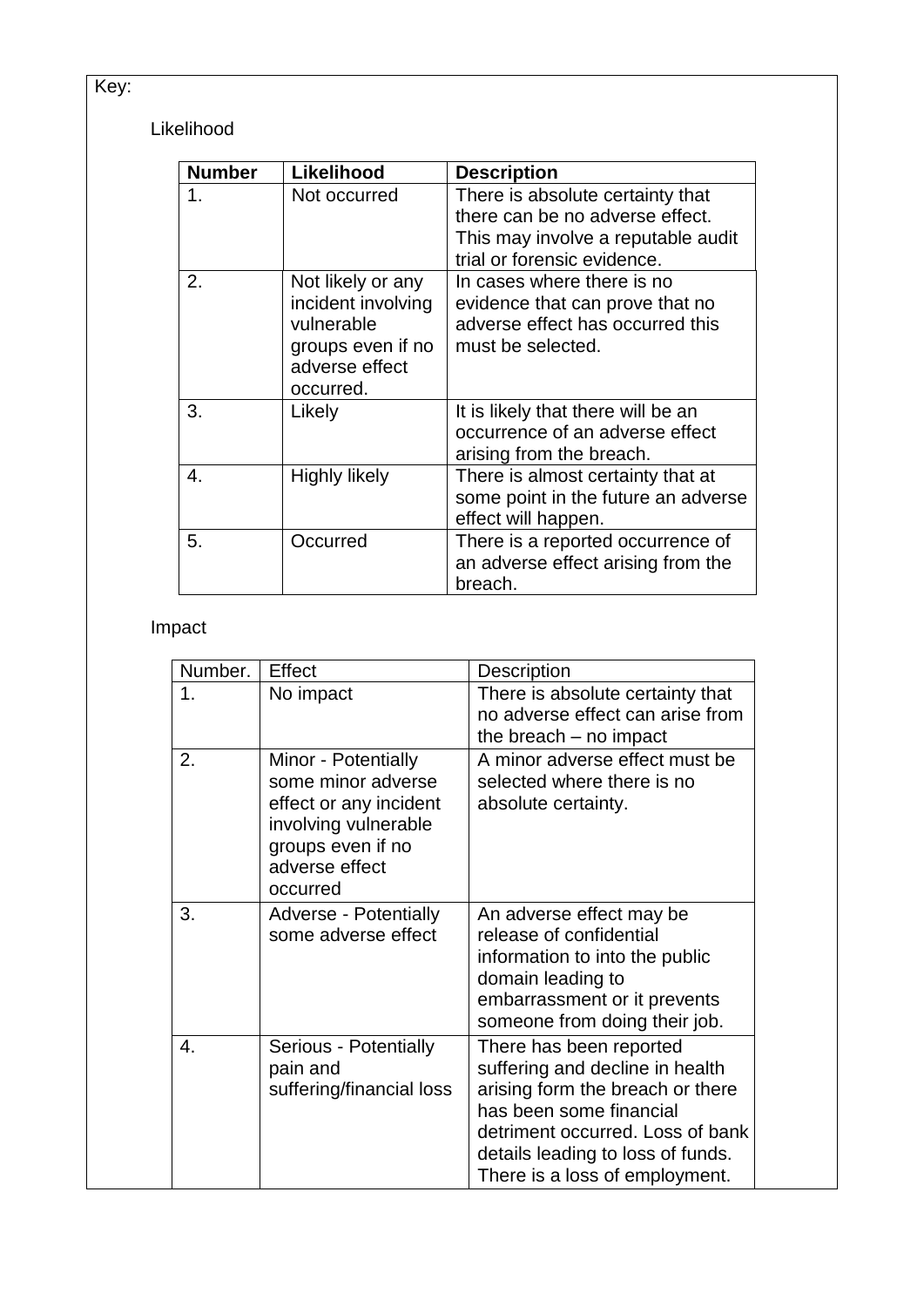| 5.                                                                 | Catastrophic -                                                                    | A person dies or suffers a                                                              |  |  |
|--------------------------------------------------------------------|-----------------------------------------------------------------------------------|-----------------------------------------------------------------------------------------|--|--|
|                                                                    | Death/catastrophic                                                                | catastrophic occurrence                                                                 |  |  |
|                                                                    | event                                                                             |                                                                                         |  |  |
|                                                                    |                                                                                   |                                                                                         |  |  |
|                                                                    |                                                                                   |                                                                                         |  |  |
|                                                                    | Scoring – to be completed by Investigating Officer                                |                                                                                         |  |  |
|                                                                    | <b>Score</b>                                                                      | <b>Comments</b>                                                                         |  |  |
| Likelihood                                                         |                                                                                   |                                                                                         |  |  |
|                                                                    |                                                                                   |                                                                                         |  |  |
| Impact                                                             |                                                                                   |                                                                                         |  |  |
| <b>Total</b>                                                       |                                                                                   | Please detail text from risk                                                            |  |  |
|                                                                    |                                                                                   | analysis grid here e.g.                                                                 |  |  |
|                                                                    |                                                                                   | reportable to the ICO                                                                   |  |  |
|                                                                    |                                                                                   | Describe the measures you have in place to prevent this type of breach occurring in the |  |  |
|                                                                    |                                                                                   | first place e.g. staff training, changes to processes/procedures, changes to system     |  |  |
| controls etc.                                                      |                                                                                   |                                                                                         |  |  |
|                                                                    |                                                                                   |                                                                                         |  |  |
|                                                                    |                                                                                   |                                                                                         |  |  |
|                                                                    |                                                                                   |                                                                                         |  |  |
|                                                                    |                                                                                   |                                                                                         |  |  |
|                                                                    |                                                                                   |                                                                                         |  |  |
|                                                                    |                                                                                   | Has this type of incident happened before? If so, provide a brief summary of when, who  |  |  |
| was involved, outcome.                                             |                                                                                   |                                                                                         |  |  |
|                                                                    |                                                                                   |                                                                                         |  |  |
|                                                                    |                                                                                   |                                                                                         |  |  |
|                                                                    |                                                                                   |                                                                                         |  |  |
|                                                                    |                                                                                   |                                                                                         |  |  |
|                                                                    | What actions have been taken now to minimise risk of reoccurrence?                |                                                                                         |  |  |
|                                                                    |                                                                                   |                                                                                         |  |  |
|                                                                    |                                                                                   |                                                                                         |  |  |
|                                                                    |                                                                                   |                                                                                         |  |  |
|                                                                    |                                                                                   |                                                                                         |  |  |
|                                                                    |                                                                                   |                                                                                         |  |  |
|                                                                    |                                                                                   | Any other actions taken? e.g. where the incident involves the loss of IT equipment have |  |  |
|                                                                    |                                                                                   | IT been informed? Or if the incident involves social care service user or patient       |  |  |
|                                                                    |                                                                                   |                                                                                         |  |  |
| information, have the Council's Caldicott Guardians been informed? |                                                                                   |                                                                                         |  |  |
|                                                                    |                                                                                   |                                                                                         |  |  |
|                                                                    |                                                                                   |                                                                                         |  |  |
|                                                                    |                                                                                   |                                                                                         |  |  |
|                                                                    |                                                                                   |                                                                                         |  |  |
|                                                                    | Have you told the data subjects about the breach?                                 |                                                                                         |  |  |
|                                                                    |                                                                                   |                                                                                         |  |  |
|                                                                    |                                                                                   |                                                                                         |  |  |
|                                                                    |                                                                                   |                                                                                         |  |  |
|                                                                    |                                                                                   |                                                                                         |  |  |
|                                                                    | Further action planned - Provide details of all further actions yet to take place |                                                                                         |  |  |
|                                                                    |                                                                                   |                                                                                         |  |  |
|                                                                    |                                                                                   |                                                                                         |  |  |

**If you require further advice in relation to this incident please contact:**

### **Information Governance Team**

School Support inbox - **[IGSchoolSupport@stockport.gov.uk](mailto:IGSchoolSupport@stockport.gov.uk)** 

### **E-mail the completed form to**: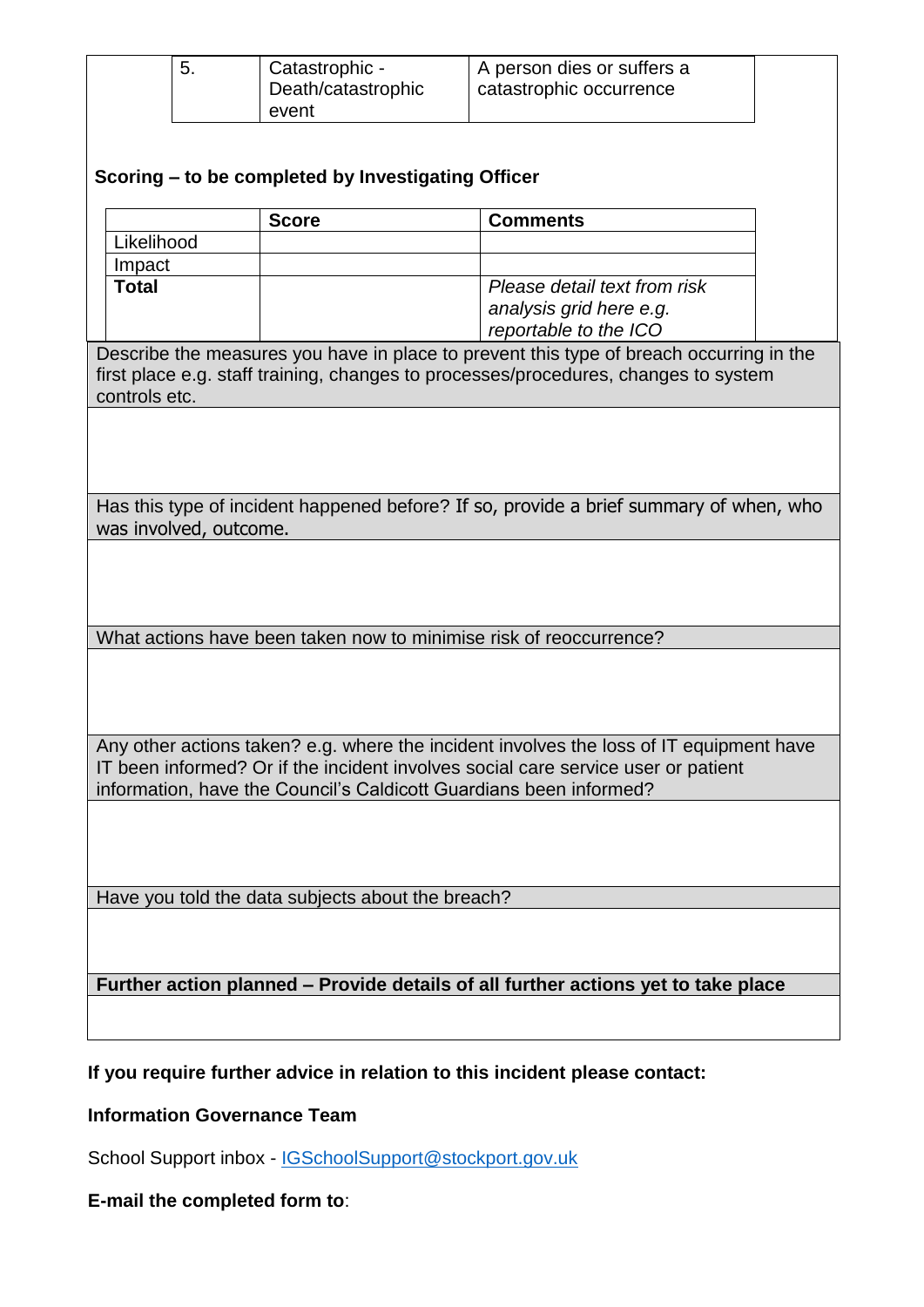#### **Severity Table**

NB: This table only gives broad guidelines on the severity of incidents. Each case may differ depending on other variables e.g. the number of people affected, the type of information concerned etc. The severity of each incident should therefore be considered on an individual basis.

| <b>Incident Type</b>                                                                                                                                    | <b>Breach of</b><br>(Confidentiality,<br>Integrity, Availability & | <b>Severity</b>                                                                                     |
|---------------------------------------------------------------------------------------------------------------------------------------------------------|--------------------------------------------------------------------|-----------------------------------------------------------------------------------------------------|
|                                                                                                                                                         | Accountability)                                                    |                                                                                                     |
| Unauthorised access to Network/<br><b>Systems/Applications/Email</b>                                                                                    | Integrity/<br>Confidentiality/<br>Availability &<br>Accountability | Moderate to Major<br>depending on the level of<br>information accessed                              |
| <b>Sending information</b>                                                                                                                              |                                                                    |                                                                                                     |
| Information sent to the wrong recipient<br>(internally), disclosing information that<br>is neither confidential not personal                            | Integrity                                                          | Minor                                                                                               |
| Information sent to various recipients<br>(including external recipients)<br>disclosing non confidential or non-<br>personal information                | Integrity                                                          | Moderate                                                                                            |
| Information sent to an unauthorised<br>recipient(s) containing confidential and<br>sensitive personal information (whether<br>Internal or External)     | Integrity/Confidentiality                                          | Major                                                                                               |
| <b>Loss of equipment</b>                                                                                                                                |                                                                    |                                                                                                     |
| Loss or theft of equipment containing<br>no confidential and/or personal<br>information                                                                 | Availability                                                       | Minor/ Moderate                                                                                     |
| Loss and theft of equipment containing<br>confidential and/or personal information<br>but with encryption software installed<br>on the equipment        | Availability/<br>Confidentiality                                   | Moderate                                                                                            |
| Loss and theft of equipment containing<br>confidential and/or sensitive personal<br>information where equipment has no<br>encryption software installed | Availability/<br>Confidentiality                                   | Major                                                                                               |
| Inappropriate material found on PC                                                                                                                      | Accountability                                                     | Minor to Major depending<br>on the type of material<br>found on the PC                              |
| Illegal material found on PC                                                                                                                            | Accountability                                                     | Major                                                                                               |
| Inappropriate/unauthorised use of the<br>network/software leading to a<br>disruption of services                                                        | Availability                                                       | Major                                                                                               |
| Inappropriate use of the internet or<br>email as defined within the AUP Policy                                                                          | Accountability/<br>Availability                                    | Minor to Major depending<br>on the circumstances                                                    |
| Passwords written down leading to<br>unauthorised access                                                                                                | Integrity/<br>Confidentiality/<br>Availability &<br>Accountability | Moderate/ Major depending<br>on the type of information<br>and system and impact of<br>the incident |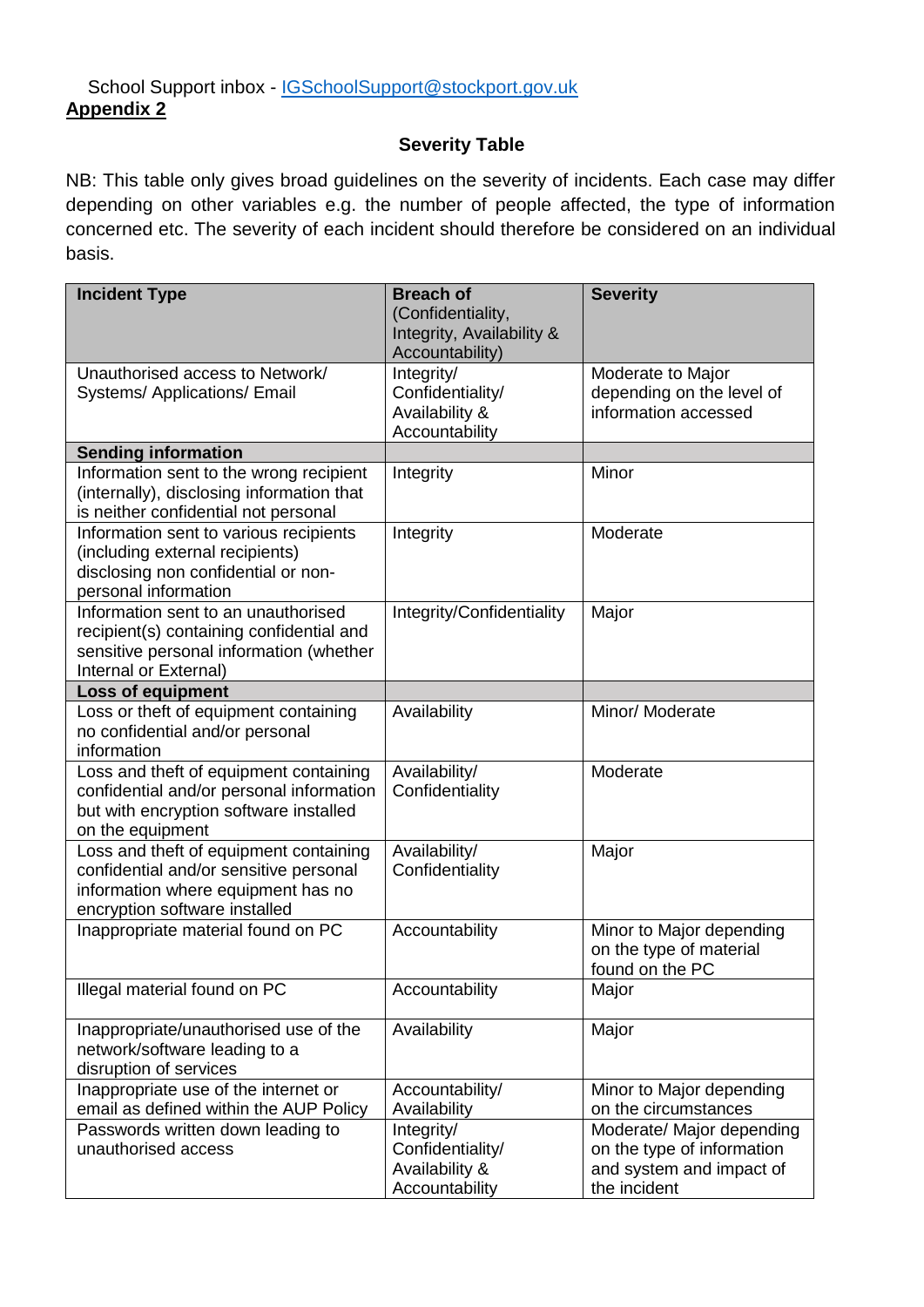| Offensive emails being sent                                                                                                                 | Accountability                                                     | Moderate to Major<br>depending on content of the<br>email                               |
|---------------------------------------------------------------------------------------------------------------------------------------------|--------------------------------------------------------------------|-----------------------------------------------------------------------------------------|
| Spam or 'phishing' emails                                                                                                                   | Availability                                                       | <b>Minor to Moderate</b><br>depending on the impact<br>and number of users<br>affected. |
| Information sent externally or internally<br>by fax, post or hand (containing no<br>confidential or personal information) is<br>lost        | Availability                                                       | Moderate                                                                                |
| Information sent externally or internally<br>by fax, post or hand (containing<br>confidential or sensitive personal<br>information) is lost | Integrity/<br>Confidentiality/<br>Availability &<br>Accountability | Major                                                                                   |
| Unintentional corruption of data                                                                                                            | Availability                                                       | Moderate/Major depending<br>on the amount of data and<br>type of data corrupted         |
| Intentional corruption of data                                                                                                              | Availability and<br>Accountability                                 | Major                                                                                   |
| Password sharing                                                                                                                            | Accountability/ Integrity/<br>Confidentiality                      | Moderate to Major<br>depending the type of data<br>in question                          |
| Downloading or copying of unlicensed<br>software                                                                                            | Accountability                                                     | Major                                                                                   |
| Information/ data deleted or amended<br>from a database in error                                                                            | Accountability/Integrity<br>& Availability                         | Moderate                                                                                |
| Information/ data deleted or amended<br>from a database maliciously                                                                         | Accountability/ Integrity<br>& Availability                        | Major                                                                                   |
| Confidential information disposed of<br>inappropriately                                                                                     | Accountability                                                     | Major                                                                                   |
| <b>Website Hacked</b>                                                                                                                       | Availability/ Integrity                                            | Moderate to Major<br>depending on the criticality<br>of the system                      |
| Misuse of Telephony Service                                                                                                                 | Accountability                                                     | Minor to Major on the level<br>of misuse                                                |